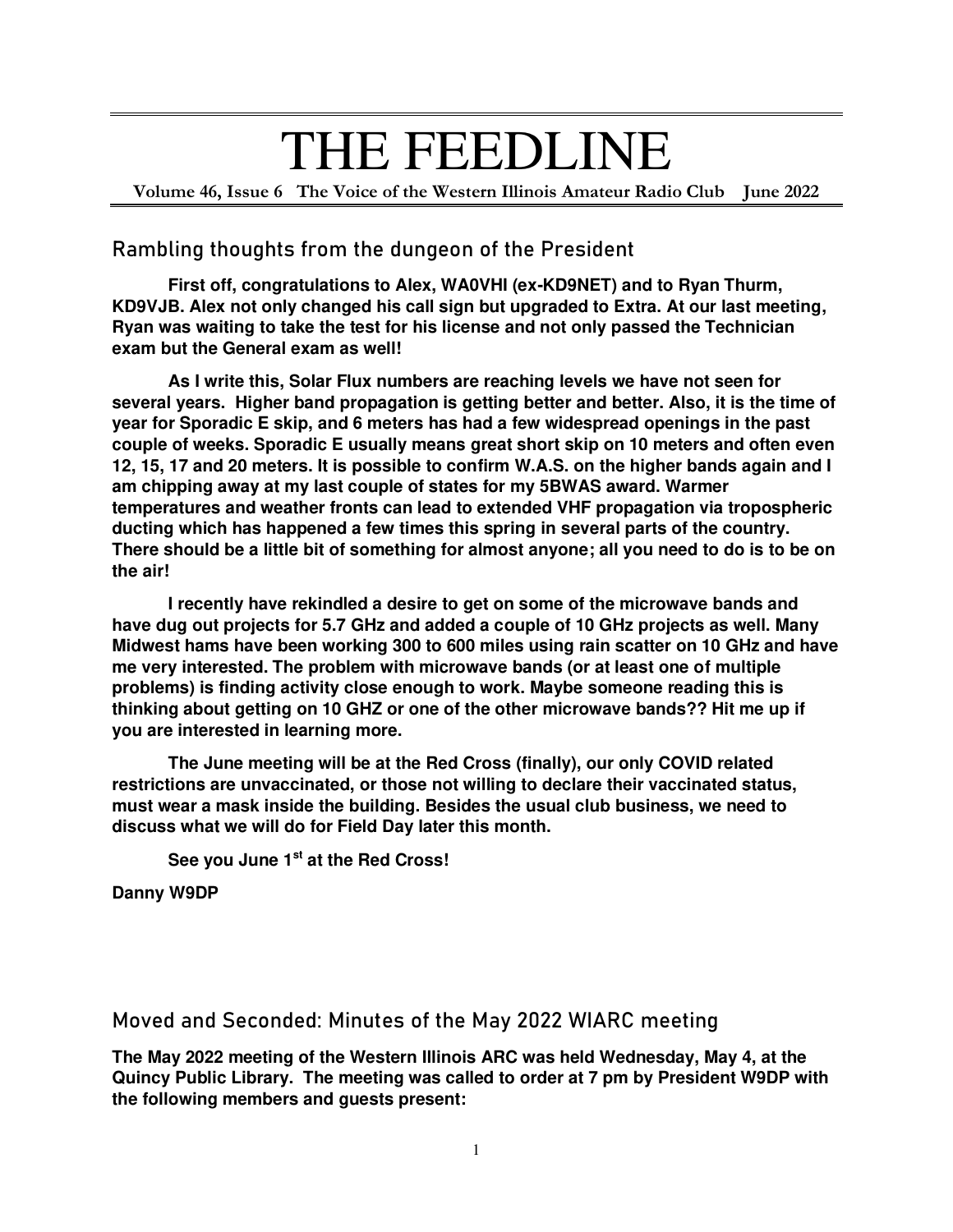**W9DP, KA9VIM, W9WE, K9VXD, KB9FIN, WB9EWM, KC9FSQ, WA9GBC, N9JF, W9US, W9GQK, KA9WTK, WM4D, KM9DX, WA0VHI, K9AJC (Zoom) NB4C (Zoom), Ryan (visiting)** 

**Minutes of the April meeting were approved as printed, WB9EWM moved , KB9FIN seconded, carried.** 

**Treasurer's Report: Since Jan 1: Income >> \$480 (dues) \$1.77 interest \$25. Donations Exp: Repeater 1841.46, pobox rental 83 (565 dues for 2022 received prior to Jan 1); 4395.41 balance checking approved KB9FIN moved, WB9EWM seconded carried** 

**Discussion of the cost of POBox (\$83 for 6 months); looking at alternatives.** 

**Repeater Board: has not met; planning to take out the D-Star equipment. Tentatively have space on the tower at the 911 site. Need to find the other FUSION unit.** 

**Club station: ARC will allow access to the building, meeting room and club room with the stipulation that unvaccinated individuals would need to wear masks. Field Day has not been cleared (or asked) on site. Tentative plan is to hold the June meeting at the ARC building.**

**Contest Committee: W9WE brought a list of relevant operating events, including several QSO parties on May 7. WPX CW May 28-29. See the WA7BNM Contest Calendar.** 

**Lots of solar activity, including flares, recently.** 

**Old Business: WB9EWM >> kudos to WA9GBC for printing membership cards. For those who did not attend the meeting, send K9VXD a self-addressed-stamped envelope to receive your membership card!** 

**W9DP is working on a source of caps and shirts.** 

**New Business: WB9EWM >> Suggestion of a club PC to serve as a repository for files. Need to update the club flash drives which WA9GBC has provided.** 

**Executive Committee met and audited the books. No issues except that the donations received for ILQP plaques were not split out in the income.** 

**NFP and IRS forms have been submitted.** 

**W9WE >>> testing Saturday May 7 at Bethel Church 1 pm (12th and Jefferson Quincy)** 

**WB9EWM >>> plan an impromptu tail-gating event in July? Plan with HARC?** 

**NCS stations:** 

**June 1 W9WE June 8 WB9EWM June 15 W9DP June 22 WM4D July 6 W9DP** 

**Meeting adjourned at 7:40 pm KB9FIN moved WB9EWM seconded, carried**

**Respectfully submitted, N9JF Secretary** 

**NOTE: This is a "skinny issue" of The Feedline. I've been busy, lessinspired than usual and maybe getting lazy in my old age. Contributions to**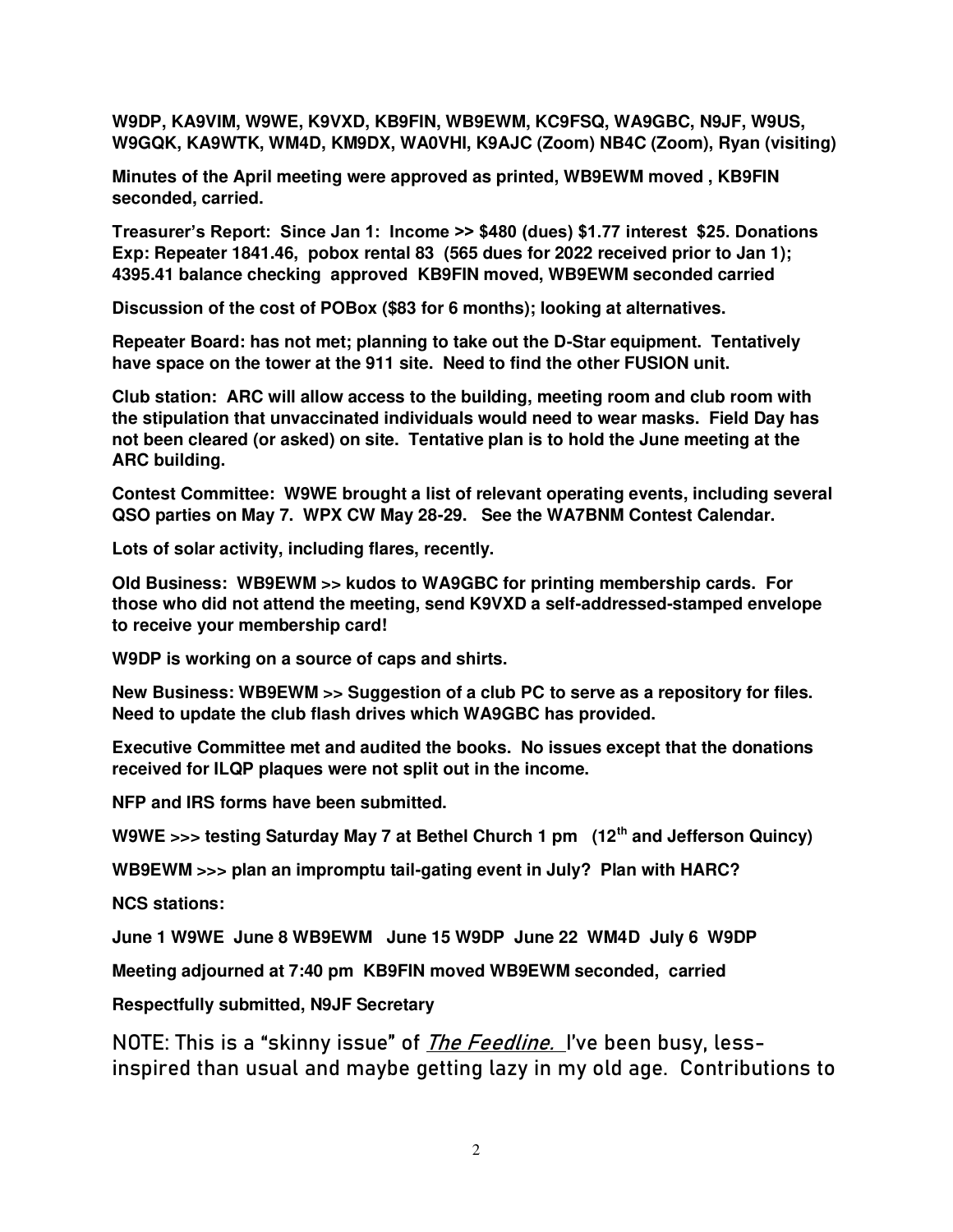**the newsletter are always appreciated, and receiving them means I have to dream up less stuff on my own…. .ed.**

**5 week contest By WA7BNM** 

**<https://www.contestcalendar.com/fivewkcal.html>**

**<https://lcwo.net/> Learn morse online program No download if you want online only.** 

**<http://cw.dimebank.com:8080/status.xsl> News in CW for the inquiring**  $\mathbf{Q}$ **.** 

**<https://www.morseresource.com/> MorseResource - Tools to help learn or improve your Morse code skills by AI4QR Steve** 



**2022 ARRL Field Day is June 25-26**

**<http://www.arrl.org/field-day> Link to ARRL page.** 

**Dave Scranton W9WE** 

**WIARC NET 18 MAY 2022 W9WE (Included here as an example of a net report sent to W9DP; it's not hard, folks!!)** 

**147.03 W9GQK STEVE K9AJC ALLEN KD9LOQ GARY KW9Q DOUG KE7RR JOE KB9MUV GERRY N9BZ DARREL**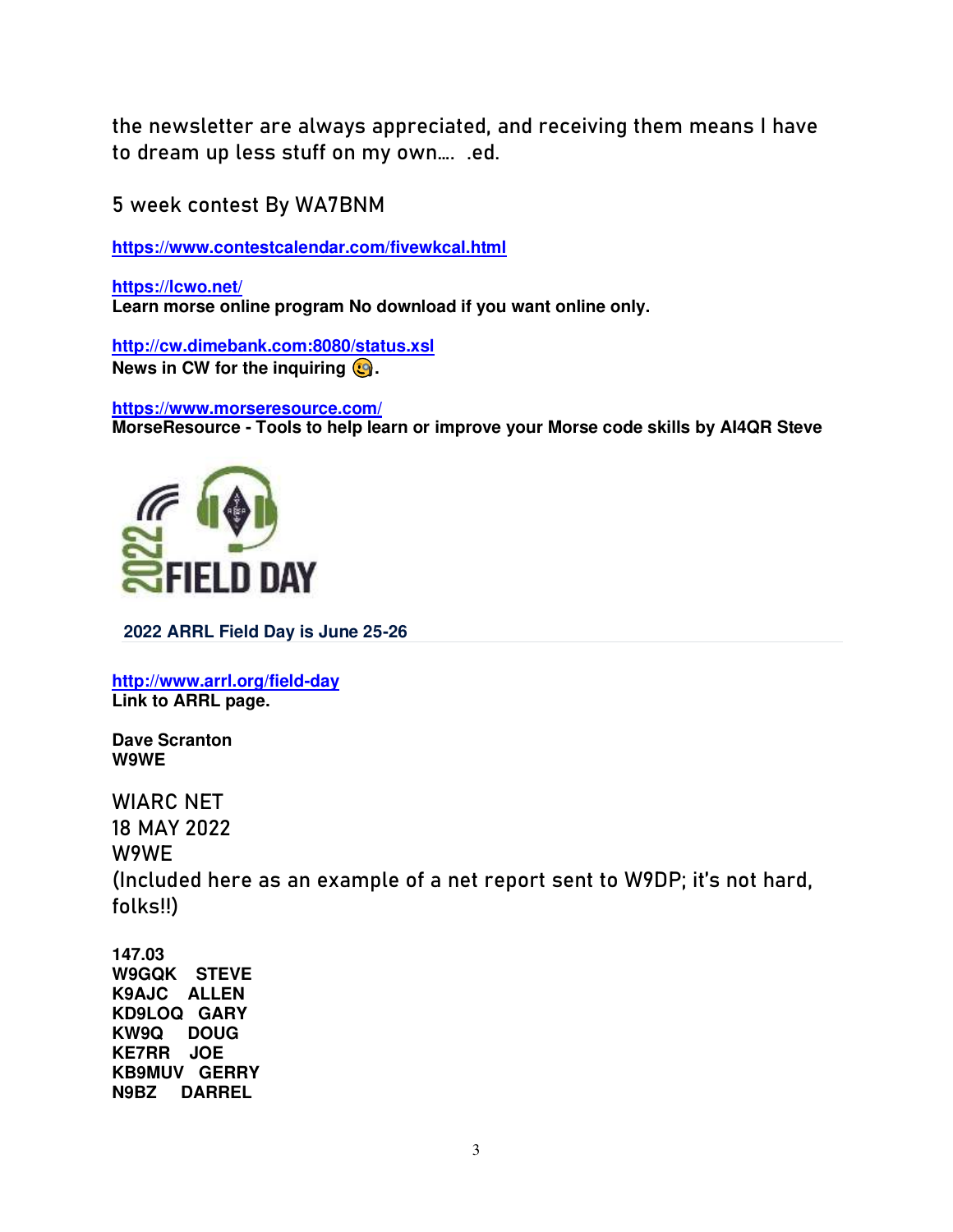**KE0OAA JODY 146.94 KB9MUV GERRY K9AJC ALLEN W9GQK STEVE KE0OAA JODY KW9Q DOUG KD9LOQ GARY** 

**DX News and Notes cheerfully stolen from ARRL DX News for May 19, 2022 SB DX ARL ARLD020 ARLD020 DX news** 

**This week's bulletin was made possible with information provided by HA0HW, The Daily DX, the OPDX Bulletin, 425 DX News, DXNL, Contest Corral from QST and the ARRL Contest Calendar and WA7BNM web sites. Thanks to all.** 

**MAURITIUS, 3B8. Fabian, DF3XY is QRV as 3B8/DF3XY until June 2. Activity is holiday style on 40, 30, and 20 meters using SSB and FT8. QSL to home call.** 

**GUINEA, 3X. Jean-Philippe, F1TMY is QRV as 3X1A from Conakry. Activity is on 160 to 6 meters, and on Satellite QO-100. His portable activities take place from the Los Islands, IOTA AF-051. His length of stay is unknown. QSL via Club Log.** 

**THE GAMBIA, C5. Gerard, F5NVF, Abdel, M0NPT, and Luc, F5RAV will be QRV as C5C from Kololi from May 22 to June 8. Activity will be on 80 to 6 meters using CW, SSB, FT8, FT4, and on Satellite QO-100. On May 29, they plan to be QRV as C5B from Bijol Island, IOTA AF-060, from 0800 to 1600z. QSL direct to F5RAV.** 

**ANGOLA, D2. Mikalai, UT6UY is working in the hospital in Cabinde. He is active as D2UY in his spare time on 40, 20, 15, and 10 meters using mostly CW. His length of stay is unknown. QSL via operator's instructions.** 

**CANARY ISLANDS, EA8. Special event station EF0F/8 will be QRV from La Isla Bonita in the His Majesty King of Spain CW contest. QSL via bureau.** 

**MONGOLIA, JT. Andrey, R9YU and Gennady, R5QA are QRV as JV0YU from the Bayan-Olgii province until June 10. Activity is on 160 meters to 70 centimeters using CW, SSB, and FT8. QSL via RW6HS.** 

**MARSHALL ISLANDS, V7. Stewie, WV7MS is now QRV as V73MS from Kwajalein Atoll while working as a firefighter. Activity is in his spare time on 20, 17, and 15 meters between 0600 to 0900z. QSL via LoTW.** 

**TURKS AND CAICOS ISLANDS, VP5. Mario, W4HBW is QRV as VP5MA from Providenciales Island, IOTA NA-002. Activity is on 80, 40, 17, and 10 meters using FT8. His length of stay is unknown. QSL direct to home call.** 

**Please see May QST, page 71, and the ARRL and WA7BNM Contest web sites for details.**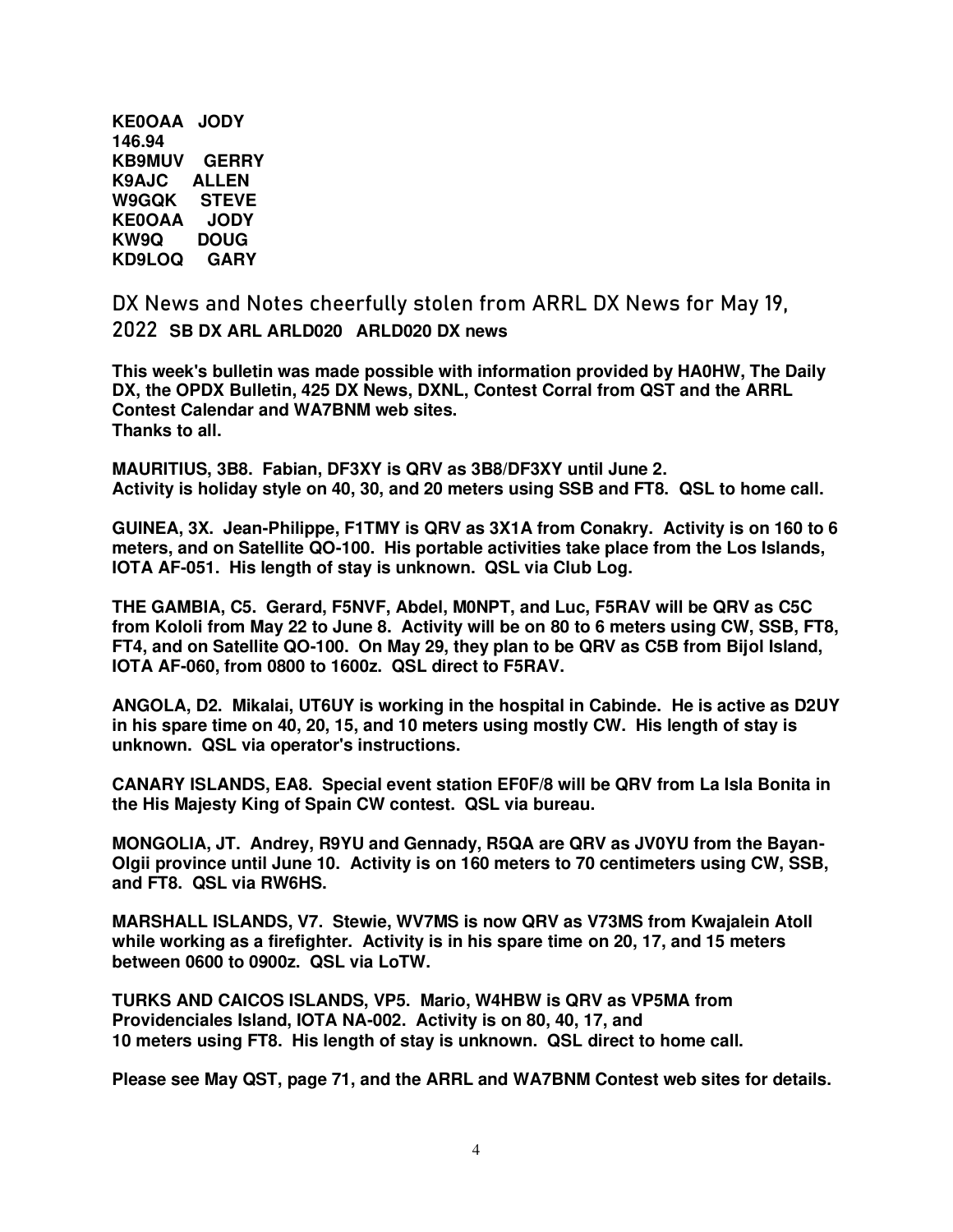## **POTA Stuff (Parks on the Air, World-Wide Flora and Fauna)**

 **Ken, WM4D, reports that he and Drew, KM9DX, have been activating multiple parks. This stuff is addicting, guys! I also ran into Dave, KB9FIN, at Bob Bangert Park a few weeks ago. He had just finished activating the park when I pulled in. Several locals have found their way into my park logs, and I finished my "KILO" (1000 QSOs) from both Siloam Springs SP and Fall River Overlook State Natural Area.** 

**(As I write this, Ken is camping at Siloam Springs…and we're having a thunderstorm. I hope he has his antenna unhooked….)**

**I haven't done much park activating for the last few weeks, partly as a result of my responsibilities for uploading call area 1 and 5 logs to the WWFF system. A K5 activator asked if he could send me his "old logs"….and I said, "Um…sure!". He sent about 900 of them. I still have about 200 to go….**

**Melba tells me, "You wouldn't do this if you didn't want to do it." As usual, she's right….**

**At any rate, the park activations are fun. I'm looking forward to making some contacts on 6, 10 and 12 meters as those bands improve.** 

**I'll be active during the weekend of June 18 and 19 as N9G for WWFF's "Mosquito Madness" event.** 

 **73, Jim N9JF** 

**Licensing fees and other stuff** 

**The "new" \$35 fee for amateur licenses went into effect on April 19, 2022. The FCC site almost immediately crashed, came up, crashed again. I \*THINK\* applications are being processed. W9WE can probably tell us at the June meeting.**

**Here is some more relevant info: (some good news for a change….)**

 **The ARRL Youth Licensing Grant Program went into effect on April 19, 2022.** 

 **ARRL will cover the one-time \$35 application fee for new license candidates younger than 18-years old for tests administered under the ARRL VEC program.** 

 **The \$35 FCC application fee will be reimbursed after the ARRL VEC receives the completed reimbursement form and the new license has been issued by the FCC.** 

 **The reimbursement check will be mailed to the fee payer.** 

 **Also, candidates younger than 18-years old would pay a reduced exam session fee of \$5 to the ARRL VEC VE team at the time of the exam. The \$5 fee is for all candidates under the age of 18 regardless of the exam level taken. Proof of under 18 status is required at the session.** 

**Visit the ARRL website for the program instructions and reimbursement form at [www.arrl.org/youth-licensing-grant-program.](http://www.arrl.org/youth-licensing-grant-program)**